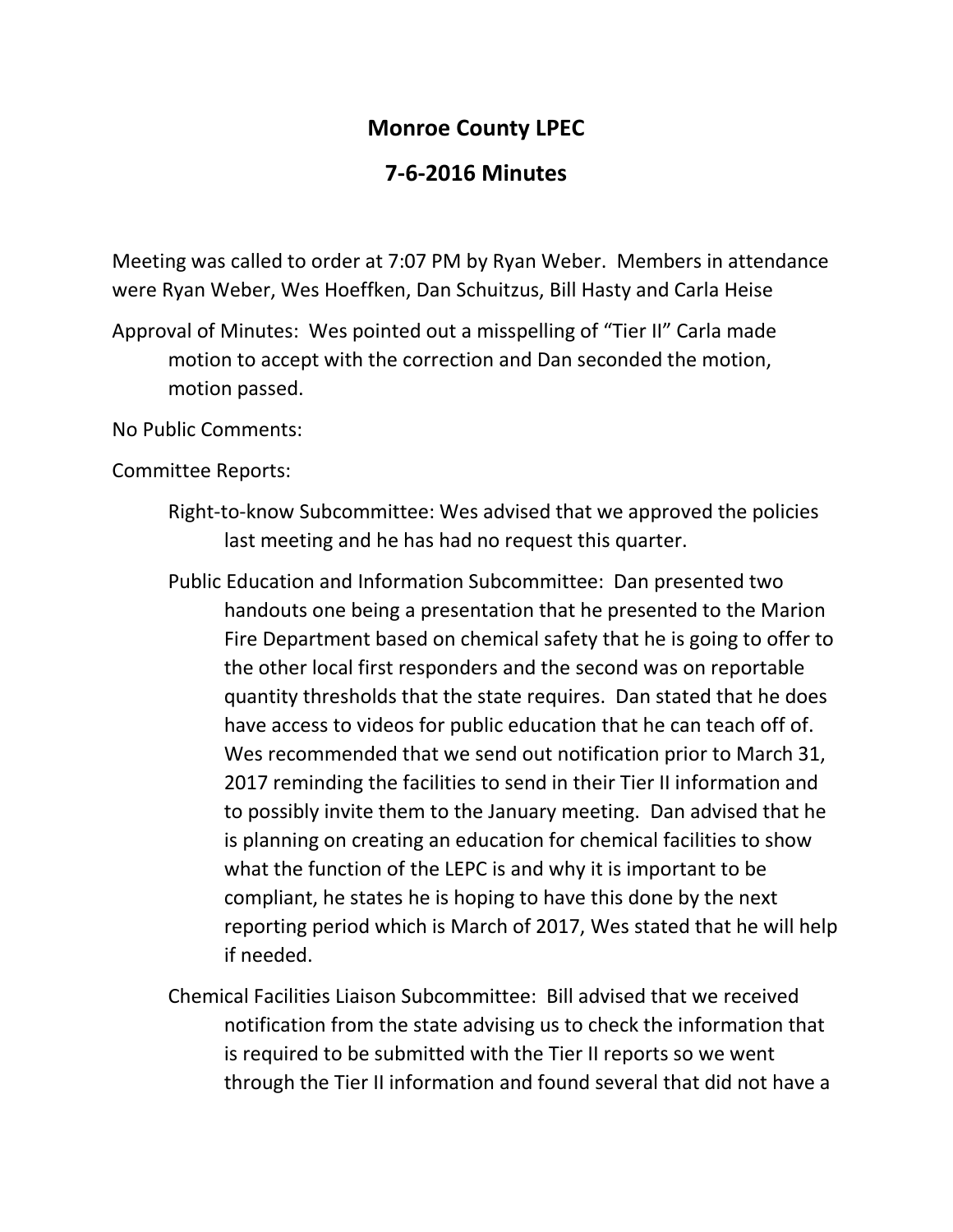SDS and site plans. Bill has drafted a letter requesting that the facilities submit those required documents to the State, of Illinois, the local fire departments and the LEPC for compliance. The letter was read and approved.

Emergency Response and Resources Subcommittee: No one present for a report.

## Old Business:

- LEPC member's duties/ State Guidance Update. We have been advised that there will be a training at the IEMA training summit on Sept  $6<sup>th</sup>$  at 1pm. Ryan and Bill will be attending that session to see what they have to say.
- LEPC Exercise Subcommittee: Ryan stated that the exercise went well, we had approximately 65 people in attendance and the feedback was great. Ryan handed out a copy of the After Action Report and Improvement Plan. We will start working on the next exercise in a few months.
- 2015 HMEP Grant: This grant will be complete on Sept 30. Ryan handed out a copy of the grants  $3<sup>rd</sup>$  quarter report for review. The only thing left is for us to make sure that the departments stay on top of the improvement plans until complete. Bill will stay on top of that per the grant.
- 2016 HMEP Grant: Ryan talked with St. Clair County LEPC and together we decided it would not be worth the time since the grant was so small and the likelihood of attendance from our first responders was small. Wes suggested that we talk to Randolph County to see if we could work something out. Ryan will talk to them but thinks it might be too late.
- Hazardous Materials Annex Review: Ryan was sending the Annex out for all to review. Please review the material and let him know if you see